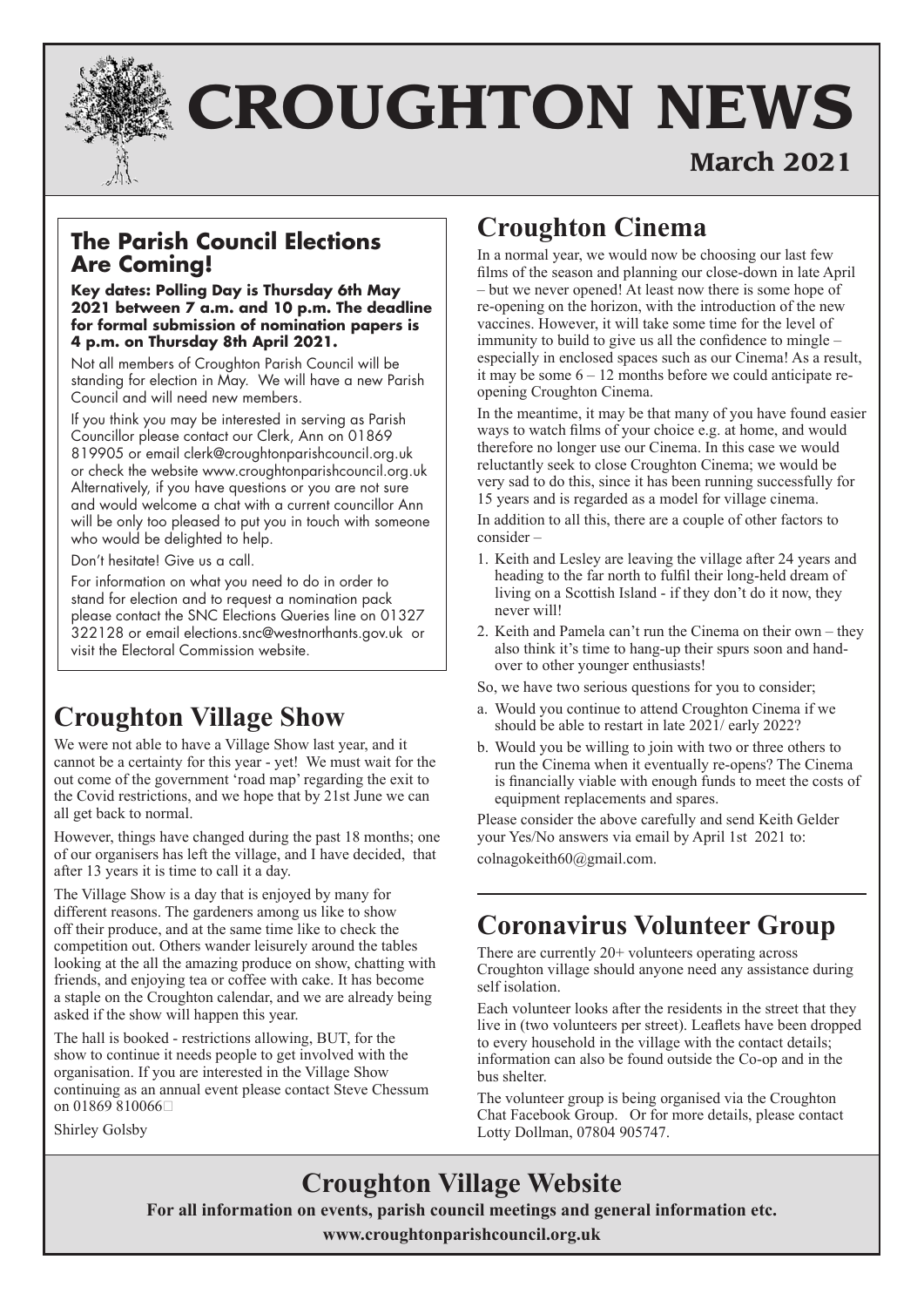# **Parish Council Meeting held on 8th February 2021**

## **Highway Matters**

**Drainage issues:** The Council continues to press for an update on the Thames Water main line and for some solution to the drainage problems affecting some properties at Park End.

**Reducing speed of traffic through Blenheim:** There has been no successful outcome to the Council's request for traffic calming measures along the B4031 at Blenheim. The Highway Authority does not support vertical features such as speed cushions.

**Extensions to the speed limits along Brackley Road:** Plans have now been drawn up for approval to extend the 30 mph limit 50m further north. The plans also include extending the 20 mph limit to a suitable point around the blind bend where the signs would be more visible to approaching motorists than at present. A consultation will take place before any changes are made to the existing Traffic Regulation Orders.

**Jitty Way, Park End to Portway Crescent:** Thanks to Western Power Distribution the metal barrier has been reconstructed with new piping, perimeter fencing to the substation has been replaced, the tarmac surface improved to prevent pooling, and the verge prepared for planting.

**Replacement VAS, Park End:** Funding has been acquired to replace the VAS device at Park End. The new LED display will show an advisory 20mph sign, which during programmed school peak hours will alternate with a separate School Warning sign. It is hoped that this will lead to a reduction in vehicle speeds around the bend on the approach to the School.

**Cemetery:** The Council has agreed to affix a spring to the pedestrian gate and a sign asking that visitors please ensure that this gate is closed. Quotations for netting to the existing metal palings on the north and west perimeters and for post and rail fencing to the south side will be considered at the March meeting. Cemetery Fees will increase by 2% from 1st April 2021.

**Reviews:** The level of Fidelity Guarantee insurance cover, the effectiveness of the Council's system of internal control, and the Publication Scheme were found to be adequate and appropriate.

#### **Parish Council Meetings are held every month on the second Monday: Next Meetings: 8th March and 12th April 2021.** Meetings commence at 7.30 p.m.

These are currently held via Zoom, an internet platform. Please consult the Agenda published on the website for the link to join the meeting.

Those with no internet access may also join the meeting by telephone using this number: 0203 481 5240 and inputting the Meeting ID: 798 1637 8105.

This means that members of the public are able to be in remote attendance at meetings one way or another and also to participate by speaking to items that are listed on the Agenda. Agendas are published a few days in advance on the website.

## **Fix My Street**

The Northamptonshire Highways Street Doctor online system for reporting minor Highway defects has been superseded by Fix My Street.

Fix My Street is mobile responsive and it allows photos to be attached to reports. The new system is available via links at www.northamptonshire.gov.uk.

## **Annual Parish Assembly 7.30 p.m. on Monday 26th April 2021**

Last year's Assembly was not held due to the Pandemic but this year it will go ahead via Zoom. Joining details will be announced in next month's Newsletter.

Electors of the parish are invited to link up and listen to the annual report delivered by Cllr Brian Tomlin, Chairman, Croughton Parish Council.

With the replacement of SNC and NCC by the creation of West Northamptonshire Council the Annual Parish Assembly will be the final opportunity to hear from Cllrs John Townsend and Rebecca Breese in their former respective capacities of District and County Councillors.

As in previous years we look forward to reports from the School, the Base and from other parish groups and organisations.

If you are a representative of a community group and would like to give either a verbal or written report to the Annual Parish Assembly, please take this as your invitation to do so. We would very much like to hear how your group has fared during the Pandemic and to hear of your post lockdown plans.

#### **To accept this invitation to report to the 2021 APA please contact the Clerk to the Parish Council by the end of March 2021.**

Email: clerk@croughtonparishcouncil.org.uk

# **The Ability Village Bus Service**

**As Covid-19 restrictions ease, the Ability Bus Service will soon be able to resume the regular bus schedule.**

Please register for the service now, then as soon as the current restrictions are lifted, you can take advantage of this wonderful service without delay. Please have a look at the information below and get in touch if you have any queries.

The Ability village minibus service runs on Tuesdays and Thursdays to Banbury Town centre, Gateway and the main supermarkets and on Fridays to Brackley (including the new Sainsbury's).

It is FREE to use from the village bus stops if you have a valid bus pass

You need to REGISTER with the scheme before you can use this service. You can REGISTER online here – https://abilitycic.org.uk/register/ Or you can contact me for a form to post.

You also need to PRE-BOOK your seat for a particular journey as spaces are limited.

### **To book your seat Tel: 01327 604123**

For a small annual fee, a door-to-door is available

The bus will pick up from the bus stops at Park End and The Blackbird, and other pre-arranged locations in the village, at about 10am and will return at 1pm.

Face masks or a scarf MUST be worn on the bus.

If you don't have a bus pass, the single fare to Banbury is £6.70 or return fare £13.40 and the single fare to Brackley is £4.75 or return fare £9.50

Please get in touch if you have any queries, I'm happy to help! Meryl – 16 Mill Lane, 819525/07766 495059.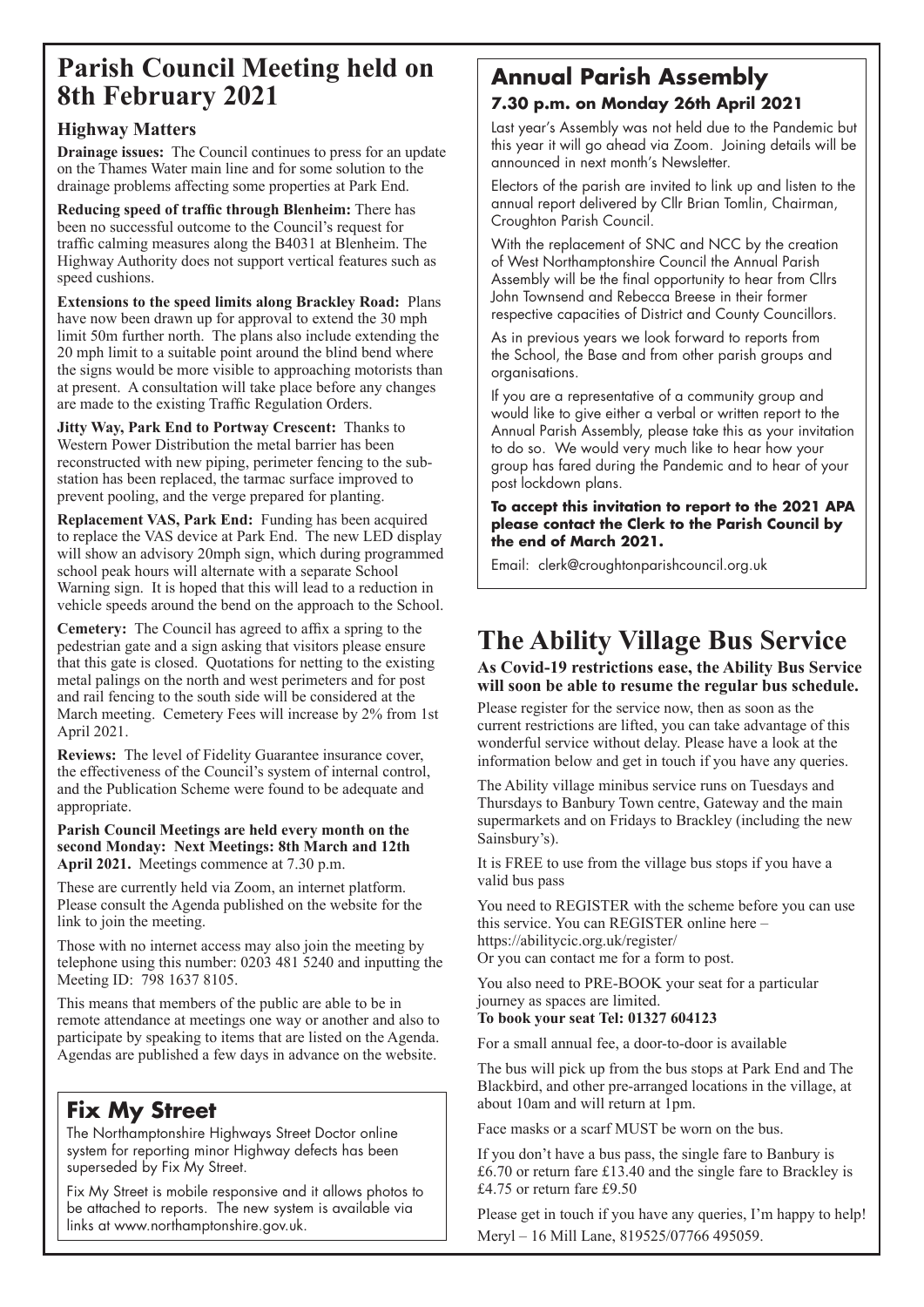## **MERYL'S PLANT STALL In Aid Of CROUGHTON READING ROOM & BRACKLEY HOGWATCH**

What a glorious end to February & what a difference from a few weeks ago! I hope you've all been able to enjoy the sunshine but be aware that we may still have some very cold weather to come so be careful with your more tender plants. I have lots of hardy plants for sale on my plant stall that can be planted now as long as the ground isn't frozen & some plants for Spring colour have been added too – dwarf irises, primroses & pansies so have a walk along Mill Lane & buy some!

All proceeds from my plant stall are shared between Croughton Reading Room and Brackley Hogwatch.

Thank you for your continued support.

Meryl 16 Mill Lane, 819525/07766 495059





Brackley Hogwatch is holding a fun art competition for all the family. We want to see your hedgehog drawings and paintings!

Send a minimum of £1.00 per entry to Hogwatch@outlook. com via Paypal (Please select 'Sending to a friend or to family' to avoid charges)

Then add a photo of your entry & include your name and your age category to our Facebook page:

https://www.facebook.com/groups/2045515149003338

The closing date for entries is Thursday 1st April & the three winners will be announced on Easter Sunday and will receive hedgehog themed prizes.

#### **Age Categories**

- 1. Up to 11 years
- 2.  $12 17$  years
- 3.  $18 100 + \text{years}!$

If you don't have Facebook you can still enter, just get in touch for details.

Thank you, Meryl Tel. 819525

## **Pastoral Letter March 2021: Revd Sue Cooper writes**

Dear Friends, throughout March the Church is celebrating Mothering Sunday and Palm Sunday. Mothering Sunday has its roots in our Parish Churches links with our Cathedrals, or "the Mother Church" as they were known, but more recently its roots go back to when many people were in Service and they were given a day off on Mothering Sunday to go home and visit their Mums.

It was a lovely tradition, as most folk love to have a special day to thank their Mothers and to show their appreciation. Some of us have, or had, great Mum's, while sadly others didn't! But Mothers matter, and every child deserves a good start in life. Carrie O'Regan our lay reader is collecting for a Charity called Baby Basics. For this Mothering Sunday she makes an appeal for: nappies from birth to 3 months, baby shampoo, baby lotion, baby talc, baby clothes from birth to 3 months, also items for Mum such as shampoos, shower gels, shampoo, conditioner, body lotions, and sanitary products. For more information please contact Carrie on 01280 702300, or Rev Sue 01869 810903. Thank you'.

The other date we are celebrating in March this year is Palm Sunday. This is the beginning of Holy Week for the Church and it commemorates Jesus's entry into Jerusalem on a donkey on his way to the events that led to his death on the Cross. His entrance was one of great celebration: people were cheering and waving palm branches and celebrating Jesus as the one who would save them from their Roman oppressors; however, just a few days later many of this same crowd had turned on Jesus and were crying out for him to be crucified!

Following the crowd has been a human trait since time began. How often in our own time do we see a politician, or sports hero or celebrity held up and put on a pedestal, only to see a short while later that they are torn down again by the media or on social media. Everything Jesus said and did was scrutinised or criticised by the people of his day. This led some to believe and follow, and others to scoff and turn away. Jesus loved people, but He wasn't a crowd pleaser. His message was the same with everyone He met, and some folk believed him and became his followers, while others didn't.

It's the same today, the message of the good news of God's love and salvation found in Jesus hasn't changed and we can either take it, or leave it. My prayer is that you would take a fresh look at Jesus, leaving aside what everybody else may think about Him, and open you heart and mind to believe that what He said and did is true; and that God's Kingdom of love, joy, justice and peace began, and continues, in him. God bless you. With love Rev Sue. (01869 810903).

# **Opening of All Saints Church Croughton**

#### **March Services**

Mothering Sunday: 14th March 2021 – 11am, Morning Worship Palm Sunday: 28th March 2012 – 11am, Holy Communion

#### **April Services**

Easter Sunday: 4th April 2012 - 11am, Holy Communion Sunday 11th April 2021 – 11am Holy Communion Sunday 25th April 2021 – 11am Morning Worship

The government directives allow up to 30 people to attend any church service. Social distancing must be observed as will the wearing of face masks, services. If you have any concerns you can contact either:

Revd Sue Cooper 01869 810903, Church Warden: Angie Robbins 01869 811445